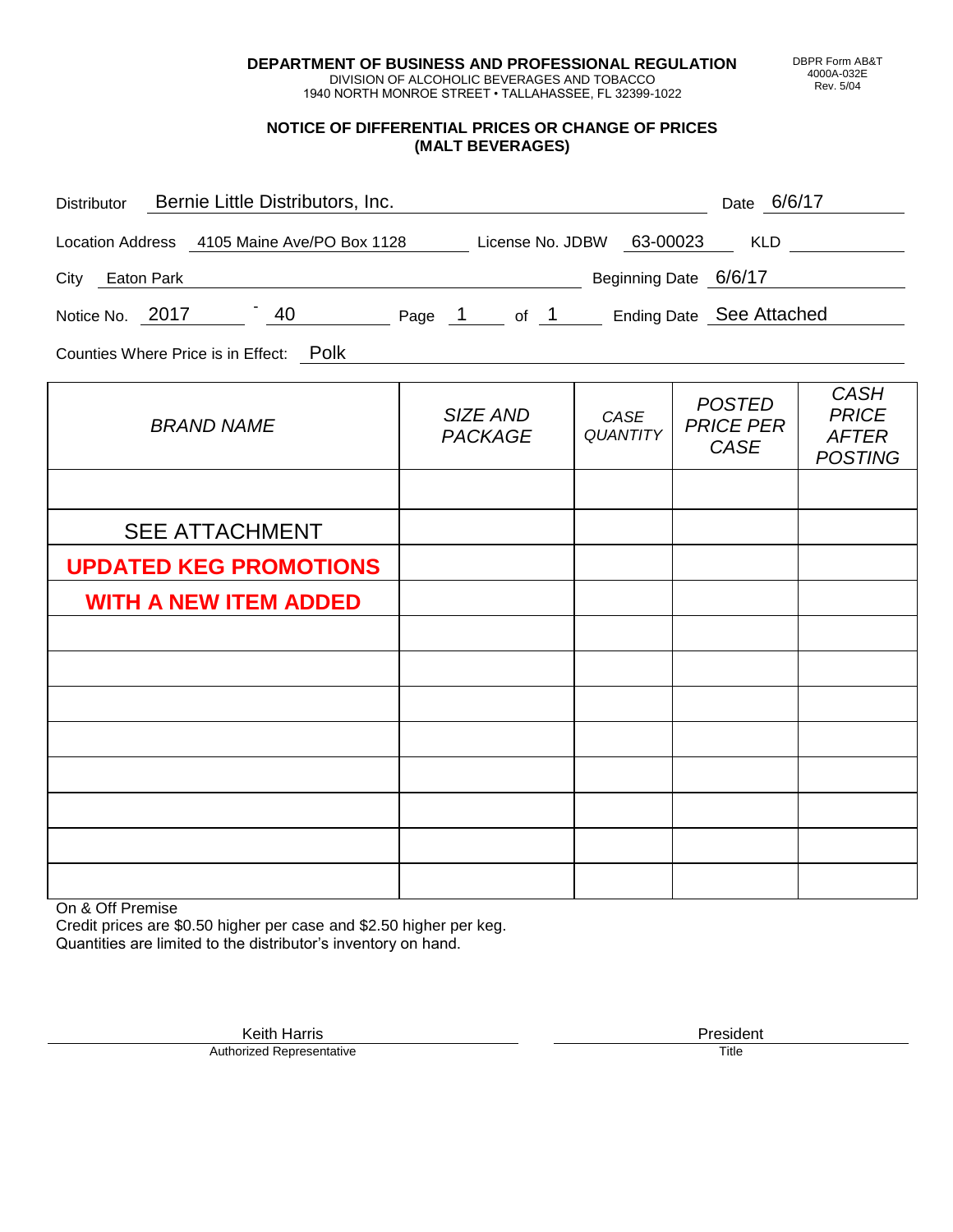## **BERNIE LITTLE DISTRIBUTORS, INC. DRAFT QUANTITY DISCOUNT PRICE LIST Polk, Hardee, Highlands & Okeechobee County**

## **Prices effective May 27, 2017**

| <b>BRANDS</b>                            | ITEM # | SIZE           | <b>GALLONS</b> | <b>Frontline</b>        |               | $1 - 4$          |               | $5 - 9$ | $10+$        |                  |
|------------------------------------------|--------|----------------|----------------|-------------------------|---------------|------------------|---------------|---------|--------------|------------------|
| <b>BASS ALE</b>                          | 12099  | $1/2$ BBL      | 15.5           | \$<br><b>120.00</b>     | -\$           | <b>120.00</b>    | \$            | 117.00  | \$<br>113.00 |                  |
| <b>BECK'S</b>                            | 12199  | $1/2$ BBL      | 15.5           | \$<br>$120.00\quad$ \$  |               | <b>120.00</b>    | $\frac{1}{2}$ | 117.00  | \$<br>113.00 |                  |
| <b>BECK'S OKTOBERFEST</b>                | 12498  | $1/2$ BBL      | 15.5           | \$<br>$120.00 \quad$ \$ |               | 120.00           | \$            | 117.00  | \$<br>113.00 |                  |
| <b>BLUE POINT BLUEBERRY ALE</b>          | 10199  | $1/2$ BBL      | 15.5           | \$<br>160.00            | $\mathbf{\$}$ | 160.00           | \$            | 129.00  | \$<br>95.00  |                  |
| <b>BLUE POINT HOPTICAL ILLUSION</b>      | 15199  | $1/2$ BBL      | 15.5           | \$<br>$190.00\quad$ \$  |               | 190.00           | \$            | 190.00  | \$<br>190.00 |                  |
| <b>BLUE POINT NEW YORK OYSTER STOUT</b>  | 38699  | $1/2$ BBL      | 5.17           | \$<br>160.00 S          |               | 160.00           | -\$           | 160.00  | \$<br>160.00 |                  |
| <b>BLUE POINT PUMPKIN</b>                | 13399  | $1/2$ BBL      | 15.5           | \$<br>$160.00\quad$ \$  |               | 160.00           | \$            | 129.00  | \$<br>95.00  |                  |
| <b>BLUE POINT SPRING FLING</b>           | 14799  | $1/2$ BBL      | 15.5           | \$<br>160.00            | \$            | 160.00           | \$            | 129.00  | \$<br>95.00  |                  |
| <b>BLUE POINT SUMMER ALE</b>             | 18099  | $1/2$ BBL      | 15.5           | \$<br>160.00            | \$            | 160.00           | \$            | 129.00  | \$<br>95.00  |                  |
| <b>BLUE POINT TOASTED LAGER</b>          | 15099  | $1/2$ BBL      | 15.5           | \$<br>160.00            | \$            | 160.00           | \$            | 129.00  | \$<br>95.00  |                  |
| <b>BLUE POINT WHITE IPA</b>              | 14899  | $1/2$ BBL      | 5.17           | \$<br>160.00            | $\frac{1}{2}$ | 160.00           | \$            | 129.00  | \$<br>95.00  |                  |
| <b>BLUE POINT WINTER</b>                 | 14399  | $1/2$ BBL      | 15.5           | \$<br>160.00            | \$            | 160.00           | \$            | 129.00  | \$<br>95.00  |                  |
| <b>BODDINGTON PUB</b>                    | 12692  | $1/2$ BBL      | 13.2           | \$<br>160.00            | -\$           | 160.00           | \$            | 157.00  | \$<br>153.00 |                  |
| <b>BRECKENRIDGE 471 DOUBLE IPA</b>       | 55499  | $1/2$ BBL      | 15.5           | \$<br>225.00            | \$            | 225.00           | \$            | 225.00  | \$           | 225.00 POLK ONLY |
| <b>BRECKENRIDGE AGAVE WHEAT</b>          | 55099  | $1/2$ BBL      | 15.5           | \$<br>$155.00\quad$ \$  |               | 155.00           | \$            | 155.00  | \$           | 155.00 POLK ONLY |
| <b>BRECKENRIDGE AVALANCHE</b>            | 55299  | $1/2$ BBL      | 15.5           | \$<br>$155.00\quad$ \$  |               | 155.00           | -\$           | 125.00  | \$           | 120.00 POLK ONLY |
| <b>BRECKENRIDGE NITRO VANILLA PORTER</b> | 55599  | $1/2$ BBL      | 15.5           | \$<br>$170.00\quad$ \$  |               | 170.00           | \$            | 170.00  | \$           | 170.00 POLK ONLY |
| <b>BRECKENRIDGE PUMPKIN SPICE</b>        | 60999  | $1/2$ BBL      | 15.5           | \$<br>155.00            | \$            | 155.00           | \$            | 155.00  | \$           | 155.00 POLK ONLY |
| <b>BRECKENRIDGE VANILLA PORTER</b>       | 55199  | $1/2$ BBL      | 15.5           | \$<br>155.00            | \$            | 155.00           | \$            | 155.00  | \$           | 155.00 POLK ONLY |
| <b>BUD BLACK CROWN</b>                   | 2999   | $1/2$ BBL      | 15.5           | \$<br>$120.00\quad$ \$  |               | 120.00           | \$            | 117.00  | \$<br>113.00 |                  |
| <b>BUD LIGHT</b>                         | 5399   | $1/2$ BBL      | 15.5           | \$<br>$111.00 \quad $$  |               | 111.00           | - \$          | 108.00  | \$<br>104.00 |                  |
| <b>BUD LIGHT LIME</b>                    | 5799   | $1/2$ BBL      | 15.5           | \$<br>120.00 S          |               | 120.00           | \$            | 117.00  | \$<br>113.00 |                  |
| <b>BUD SELECT</b>                        | 5299   | $1/2$ BBL      | 15.5           | \$<br>$111.00 \quad$ \$ |               | 111.00           | -\$           | 108.00  | \$<br>96.00  |                  |
| <b>BUDWEISER</b>                         | 1199   | $1/2$ BBL      | 15.5           | \$<br><b>111.00</b>     | \$            | 95.00            | \$            | 95.00   | \$<br>95.00  |                  |
| <b>BUSCH</b>                             | 6199   | $1/2$ BBL      | 15.5           | \$<br>$105.00\quad$ \$  |               | 105.00           | \$            | 102.00  | \$<br>98.00  |                  |
| <b>ELYSIAN SPACE DUST</b>                | 58899  | $1/2$ BBL      | 5.17           | \$<br>$189.00\quad$ \$  |               | 189.00           | -\$           | 189.00  | \$<br>189.00 |                  |
| <b>GOOSE 312</b>                         | 30099  | $1/2$ BBL      | 15.5           | \$<br>$165.00\quad$ \$  |               | 165.00           | \$            | 133.00  | \$<br>101.00 |                  |
| <b>GOOSE 312 PALE ALE</b>                | 31799  | $1/2$ BBL      | 15.5           | \$<br>165.00            | -\$           | 165.00           | \$            | 133.00  | \$101.00     |                  |
| <b>GOOSE AUTUMN ALE</b>                  | 32299  | $1/2$ BBL      | 15.5           | \$<br>165.00            | $\frac{1}{2}$ | 165.00           | \$            | 133.00  | \$<br>101.00 |                  |
| <b>GOOSE FESTIVITY</b>                   | 32499  | $1/2$ BBL      | 15.5           | \$<br>$165.00\quad$ \$  |               | 165.00           | \$            | 133.00  | \$<br>101.00 |                  |
| <b>GOOSE FOUR STAR PILSNER</b>           | 36399  | $1/2$ BBL      | 15.5           | \$<br>$165.00\quad$ \$  |               | 165.00           | \$            | 133.00  | \$<br>101.00 |                  |
| <b>GOOSE GREEN LINE</b>                  | 36499  | $1/2$ BBL      | 15.5           | \$<br>$165.00\quad$ \$  |               | 165.00           | \$            | 133.00  | \$<br>101.00 |                  |
| <b>GOOSE HONKER'S</b>                    | 30199  | $1/2$ BBL      | 15.5           | \$<br>165.00            | -\$           | 165.00           | \$            | 133.00  | \$101.00     |                  |
| <b>GOOSE IPA</b>                         | 30299  | $1/2$ BBL      | 15.5           | \$<br>165.00            | \$            | 165.00           | \$            | 133.00  | \$<br>101.00 |                  |
| <b>GOOSE PRESEASON</b>                   | 57199  | $1/2$ BBL      | 15.5           | \$<br>$165.00\quad$ \$  |               | 165.00           | \$            | 133.00  | \$<br>101.00 |                  |
| <b>GOOSE WINTER</b>                      | 32999  | $1/2$ BBL      | 15.5           | \$<br>$165.00\quad$ \$  |               | 165.00           | -\$           | 133.00  | \$<br>101.00 |                  |
|                                          | 32199  | $1/2$ BBL      | 15.5           | \$<br>$165.00\quad$ \$  |               | 165.00           | $\frac{1}{2}$ | 133.00  | \$<br>101.00 |                  |
| <b>GOOSE OKTOBERFEST</b>                 | 30499  | $1/2$ BBL      | 15.5           | \$<br>165.00            | -\$           | 165.00           |               | 133.00  | \$<br>101.00 |                  |
| <b>GOOSE SUMMERTIME</b>                  |        |                |                |                         | $\frac{1}{2}$ |                  | \$            |         |              |                  |
| <b>HOEGAARDEN</b>                        | 13092  | $1/2$ BBL      | 13.2           | \$<br>160.00            |               | 160.00           | \$            | 157.00  | \$<br>153.00 |                  |
| <b>JOHNNY APPLESEED</b>                  | 40099  | $1/2$ BBL      | 15.5           | \$<br>$161.00\quad$ \$  |               | 161.00           | -\$           | 161.00  | \$<br>161.00 |                  |
| <b>LAND SHARK LAGER</b>                  | 9199   | $1/2$ BBL      | 15.5           | \$<br>$120.00 \quad$ \$ |               | <b>120.00</b>    | -\$           | 100.00  | \$<br>79.00  |                  |
| <b>MICHELOB AMBER BOCK</b>               | 7699   | $1/2$ BBL      | 15.5           | \$<br>$120.00\quad$ \$  |               | <b>120.00</b>    | \$            | 97.00   | \$<br>74.00  |                  |
| <b>MICHELOB LIGHT</b>                    | 4399   | $1/2$ BBL      | 15.5           | \$<br>120.00            | - \$          | 120.00           | -\$           | 117.00  | \$<br>113.00 |                  |
| <b>MICHELOB ULTRA</b>                    | 7799   | $1/2$ BBL      | 15.5           | \$<br>$120.00\quad$ \$  |               | <b>120.00</b>    | \$            | 117.00  | \$<br>113.00 |                  |
| <b>NATURAL LIGHT</b>                     | 1599   | $1/2$ BBL      | 15.5           | \$                      |               | 103.00 \$ 103.00 | - \$          | 103.00  | \$<br>103.00 |                  |
| <b>ROLLING ROCK</b>                      | 12899  | $1/2$ BBL      | 15.5           | \$                      |               | 103.00 \$ 103.00 | \$            | 102.00  | \$<br>98.00  |                  |
| <b>SHOCK TOP</b>                         | 2099   | $1/2$ BBL      | 15.5           | \$<br>127.00            | \$            | 127.00           | \$            | 103.00  | \$<br>79.00  |                  |
| <b>SHOCK TOP APPLE</b>                   | 18599  | $1/2$ BBL      | 15.5           | \$<br>127.00            | \$            | 127.00           | \$            | 103.00  | \$<br>79.00  |                  |
| <b>SHOCK TOP LEMON</b>                   | 9899   | $1/2$ BBL      | 15.5           | \$<br>127.00            | \$            | 127.00           | \$            | 103.00  | \$<br>79.00  |                  |
| <b>SHOCK TOP PUMPKIN</b>                 | 4299   | $1/2$ BBL      | 15.5           | \$<br>127.00            | \$            | 127.00           | \$            | 103.00  | \$<br>79.00  |                  |
| <b>SHOCK TOP RASPBERRY</b>               | 5599   | $1/2$ BBL      | 15.5           | \$<br>$127.00\quad$ \$  |               | 127.00           | \$            | 103.00  | \$<br>79.00  |                  |
| <b>SHOCK TOP SHOCKOLATE</b>              | 19299  | $1/2$ BBL      | 15.5           | \$<br>127.00            | $\mathbf{\$}$ | 127.00           | \$            | 103.00  | \$<br>79.00  |                  |
| <b>SHOCK TOP TWISTED PRETZEL</b>         | 36099  | $1/2$ BBL      | 15.5           | \$<br>127.00            | \$            | 127.00           | \$            | 103.00  | \$<br>79.00  |                  |
| <b>STELLA ARTOIS</b>                     | 12992  | $1/2$ BBL      | 13.2           | \$<br>160.00            | \$            | 160.00           | \$            | 157.00  | \$<br>153.00 |                  |
| <b>BEST DAMN ROOT BEER</b>               | 9398   | 1/4 BBL        | 7.75           | \$<br>86.00             | \$            | 86.00            | \$            | 86.00   | \$<br>86.00  |                  |
| <b>10 BARREL JOE IPA</b>                 | 59897  | <b>1/6 BBL</b> | 5.17           | \$<br>81.50             | \$            | 81.50            | -\$           | 81.50   | \$<br>81.50  |                  |
| <b>BECK'S OKTOBERFEST</b>                | 55697  | $1/6$ BBL      | 5.17           | \$<br>48.00             | \$            | 48.00            | \$            | 48.00   | \$<br>48.00  |                  |
| <b>BLUE POINT BLUEBERRY ALE</b>          | 10197  | $1/6$ BBL      | 5.17           | \$<br>73.00             | \$            | 59.00            | \$            | 59.00   | \$<br>59.00  |                  |
| <b>BLUE POINT HONEY ROBBER</b>           | 58397  | $1/6$ BBL      | 5.17           | \$<br>73.00             | \$            | 59.00            | \$            | 59.00   | \$<br>59.00  |                  |
| <b>BLUE POINT HOPTICAL ILLUSION</b>      | 15197  | $1/6$ BBL      | 5.17           | \$<br>80.00             | \$            | 80.00            | \$            | 80.00   | \$<br>80.00  |                  |
| <b>BLUE POINT NEW YORK OYSTER STOUT</b>  | 38697  | $1/6$ BBL      | 5.17           | \$<br>73.00             | \$            | 73.00            | \$            | 73.00   | \$<br>73.00  |                  |
| <b>BLUE POINT OATMEAL STOUT</b>          | 15597  | $1/6$ BBL      | 5.17           | \$<br>73.00             | \$            | 59.00            | \$            | 59.00   | \$<br>59.00  |                  |
| <b>BLUE POINT OKTOBERFEST</b>            | 13697  | $1/6$ BBL      | 5.17           | \$<br>73.00             | \$            | 59.00            | \$            | 59.00   | \$<br>59.00  |                  |
| <b>BLUE POINT PUMPKIN</b>                | 13597  | 1/6 BBL        | 5.17           | \$<br>73.00             | \$            | 59.00            | \$            | 59.00   | \$<br>59.00  |                  |
| <b>BLUE POINT SUMMER ALE</b>             | 18097  | <b>1/6 BBL</b> | 5.17           | \$<br>73.00             | \$            | 59.00            | \$            | 59.00   | \$<br>59.00  |                  |
| <b>BLUE POINT TOASTED LAGER</b>          | 15097  | 1/6 BBL        | 5.17           | \$<br>73.00             | \$            | 57.00            | \$            | 57.00   | \$<br>57.00  |                  |